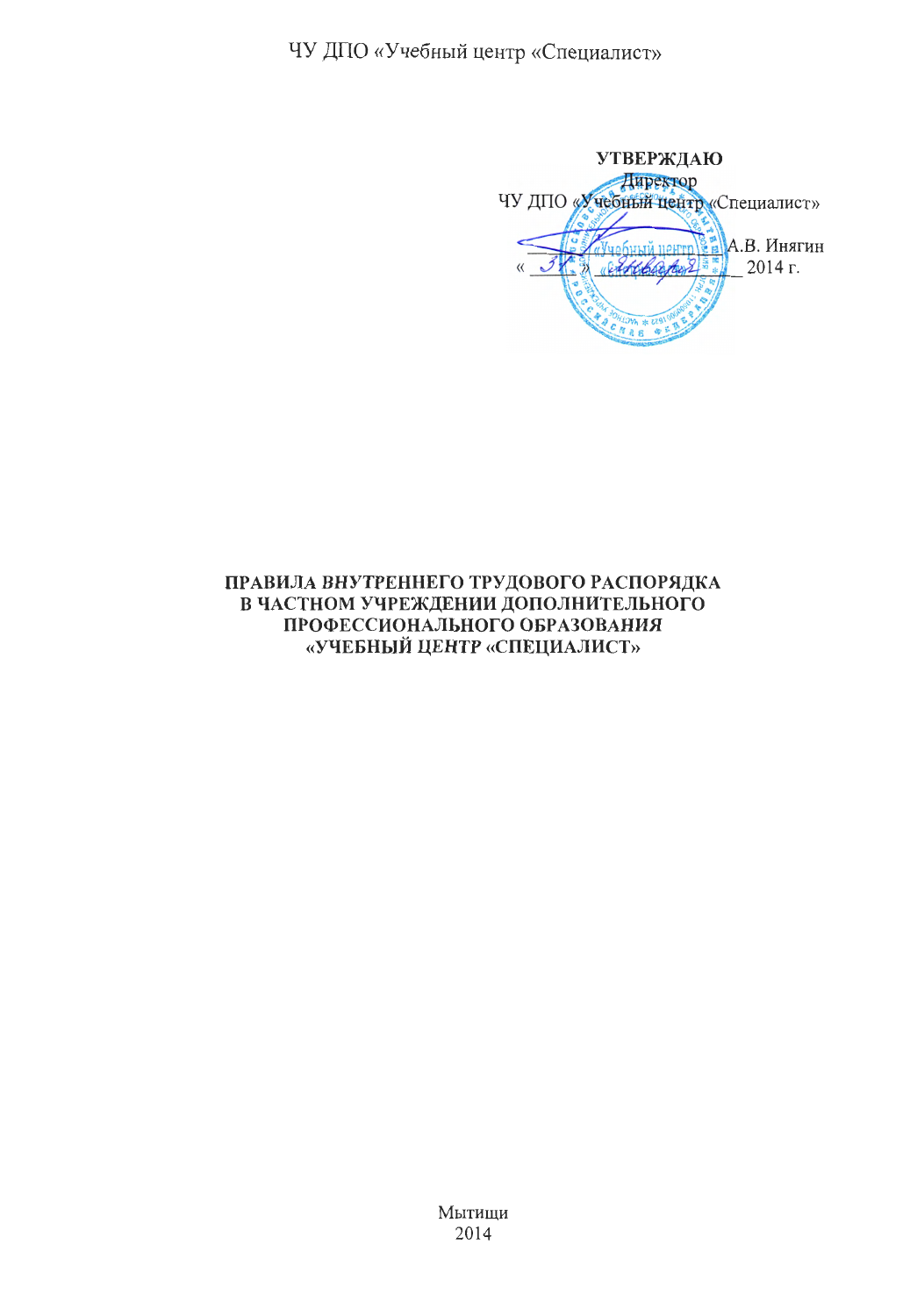## 1. ОБЩИЕ ПОЛОЖЕНИЯ

1. Правила внутреннего трудового распорядка Частного учреждения дополнительного профессионального образования «Учебный центр «Специалист» (далее -Правила) разработаны в соответствии Трудовым кодексом Российской Федерации, Федеральным законом от 29 декабря 2012 г. № 273-ФЗ «Об образовании в Российской Федерации» и иными нормативными документами Российской Федерации, содержащими нормы трудового права.

2. Настоящие Правила регламентируют порядок приема и увольнения работников, основные права, обязанности и ответственность сторон трудового договора, режим работы, время отдыха, применяемые к работникам меры поощрения и взыскания как в процессе труда, так и во внерабочее время применительно к условиям работы Частного учреждения дополнительного профессионального образования «Учебный центр «Специалист» (далее - Работодатель, Учреждение) и организации учебного процесса, а также иные вопросы регулирования трудовых отношений.

3. Работодателем в соответствии с настоящими Правилами выступает Учреждение в лице директора. Работником является физическое лицо, вступившее в трудовые отношения с Работодателем.

4. Правила едины и обязательны для всех работников Учреждения.

## 2. ПОРЯДОК ЗАКЛЮЧЕНИЯ, ИЗМЕНЕНИЯ И РАСТОРЖЕНИЯ ТРУДОВОГО ДОГОВОРА

1. Заключение трудового договора.

1.1. Трудовые отношения между работником и Работодателем возникают на основании трудового договора, заключаемого ими в письменной форме.

1.2. Трудовой договор составляется в двух экземплярах, каждый из которых подписывается сторонами. Один экземпляр трудового договора передается работнику, другой хранится у Работодателя. Получение работником экземпляра трудового договора подтверждается подписью работника на экземпляре трудового договора, хранящемся у Работодателя.

1.3. При заключении трудового договора лицо, поступающее на работу, предъявляет:

- паспорт или иной документ, удостоверяющий личность;

- трудовую книжку, за исключением случаев, когда трудовой договор заключается впервые или работник поступает на работу на условиях совместительства;

- страховое свидетельство государственного пенсионного страхования;

- документы воинского учета - для военнообязанных и лиц. подлежащих призыву на военную службу;

документ об образовании и (или) о квалификации или наличии специальных знаний - при поступлении на работу, требующую специальных знаний или специальной подготовки;

- справку о наличии (отсутствии) судимости и (или) факта уголовного преследования либо о прекращении уголовного преследования по реабилитирующим основаниям, выданную в порядке и по форме, которые устанавливаются федеральным органом исполнительной власти, осуществляющим функции по выработке и реализации государственной политики и нормативно- правовому регулированию в сфере внутренних дел (для педагогических работников);

иные документы в соответствии с законодательством Российской Федерации.

Заключение трудового договора без предъявления указанных документов не производится.

1.4. При заключении трудового договора впервые трудовая книжка и страховое свидетельство государственного пенсионного страхования оформляются Работодателем.

В случае отсутствия у лица, поступающего на работу, трудовой книжки в связи с ее утратой, повреждением или по иной причине Работодатель по письменному заявлению этого лица (с указанием причины отсутствия трудовой книжки) оформляет новую трудовую книжку.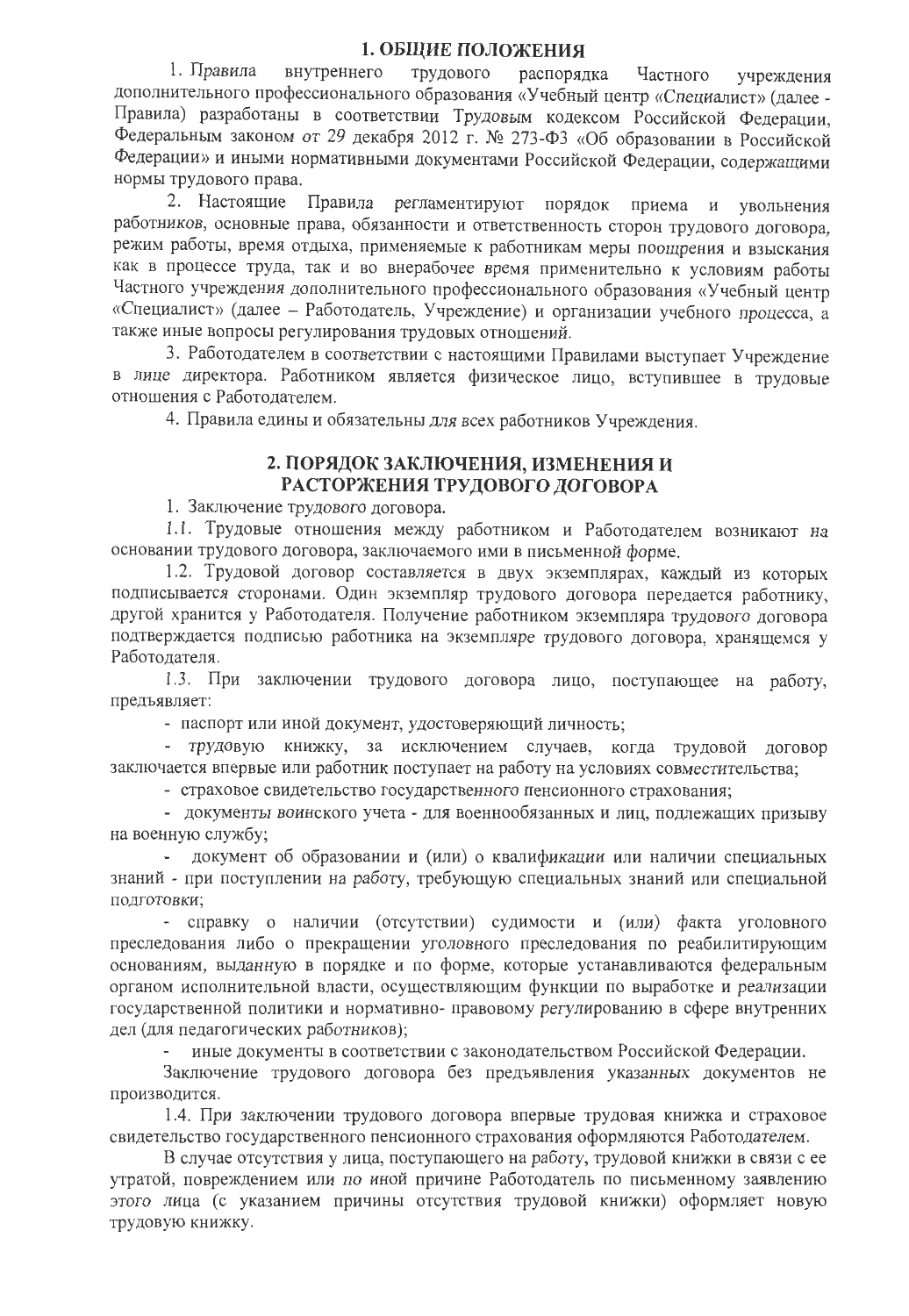1.5. Работник обязан приступить к исполнению трудовых обязанностей со дня, определенного трудовым договором.

Если в трудовом договоре не определен день начала работы, то работник должен приступить к работе на следующий рабочий день после вступления договора в силу.

Если работник не приступил к работе в день начала работы, то Работодатель имеет право аннулировать трудовой договор. Аннулированный трудовой договор считается незаключенным.

1.6. Прием на работу оформляется приказом Работодателя, изданным на основании заключенного трудового договора.

Приказ Работодателя о приеме на работу объявляется работнику под подпись в трехдневный срок со дня фактического начала работы. По требованию работника Работодатель выдает ему надлежаще заверенную копию указанного приказа. При приеме на работу (до подписания трудового договора) Работодатель знакомит работника под подпись с настоящими Правилами, должностной инструкцией, иными локальными нормативными актами, непосредственно связанными с трудовой деятельностью работника, в том числе проводит инструктаж по охране труда и пожарной безопасности.

1.7. Трудовые договоры могут быть заключены как на неопределенный срок, так и на срок, определенный сторонами договора.

Если в трудовом договоре не оговорен срок его действия и причины, послужившие основанием для заключения такого договора, то он считается заключенным на неопределенный срок.

1.8. При заключении трудового договора может быть предусмотрено условие об испытании работника в целях проверки его соответствия поручаемой работе. Срок испытания составляет не более трех месяцев. Отсутствие в трудовом договоре условия об испытании означает, что работник принят на работу без испытания. В период испытания на работника распространяются положения трудового законодательства и иных нормативных правовых актов, содержащих нормы трудового права, локальных нормативных актов Учреждения.

При неудовлетворительном результате испытания Работодатель имеет право до истечения срока испытания расторгнуть трудовой договор с работником.

1.9. Работодатель вправе принимать работников на условиях срочного трудового договора с соблюдением правил, установленных статьями 58, 59 Трудового кодекса Российской Федерации (далее - ТК РФ).

1.10. К педагогической деятельности в Учреждении допускаются лица, имеющие образовательный ценз, который определяется  $\mathbf B$ порядке, установленном законодательством Российской Федерации в сфере образования (статья 331 ТК РФ), в том числе отвечающие квалификационным требованиям, указанным в квалификационных справочниках, и (или) профессиональным стандартам.

К педагогической деятельности не допускаются лица:

- лишенные права заниматься педагогической деятельностью в соответствии с вступившим в законную силу приговором суда;

- имеющие или имевшие судимость, подвергающиеся или подвергавшиеся уголовному преследованию (за исключением лиц, уголовное преследование в отношении которых прекращено по реабилитирующим основаниям) за преступления против жизни и здоровья, свободы, чести и достоинства личности (за исключением незаконного помещения в психиатрический стационар, клеветы и оскорбления), половой неприкосновенности и половой свободы личности, против семьи и несовершеннолетних, здоровья населения и общественной нравственности, основ конституционного строя и безопасности государства, а также против общественной безопасности;

- имеющие неснятую или непогашенную судимость за умышленные тяжкие и особо тяжкие преступления:

- признанные недееспособными в установленном федеральным законом порядке;

перечнем, утверждаемым заболевания, предусмотренные имеющие федеральным органом исполнительной власти, осуществляющим функции по выработке политики и нормативно-правовому государственной регулированию в области здравоохранения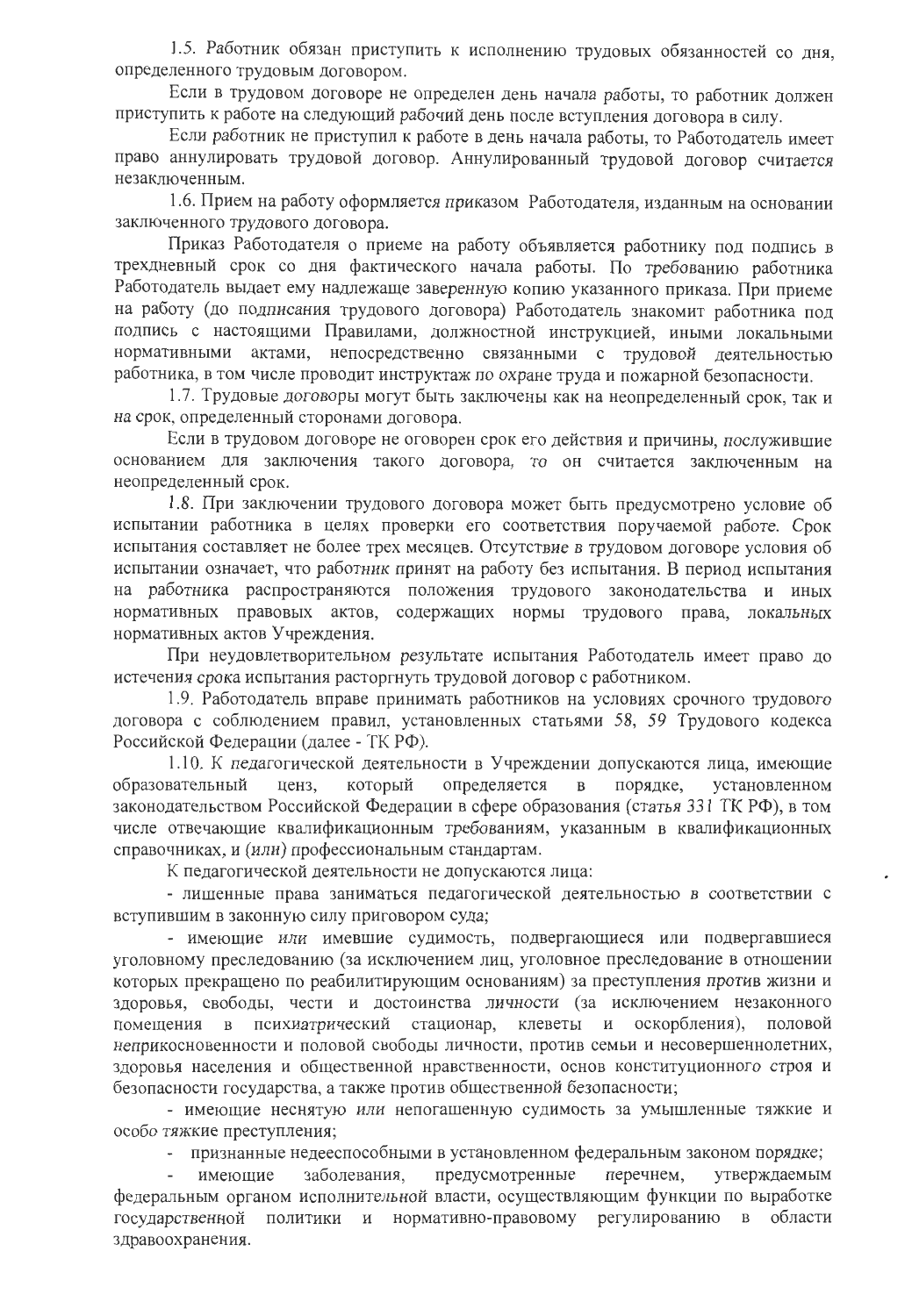1.11. Замещение должностей в Учреждении проводится в соответствии с Трудовым кодексом Российской Федерации.

1.12. Работодатель ведет трудовые книжки на каждого работника, проработавшего у него свыше пяти дней, в случае, когда работа в Учреждении является для работника основной.

1.13. Работникам Учреждения разрешается работа по совместительству в установленном законом порядке. Педагогические работники Учреждения в свободное от основной работы время имеют право оказывать образовательные услуги по гражданскоправовым договорам.

2. Изменение трудового договора.

2.1. Изменение определенных сторонами условий трудового договора, в том числе перевод на другую работу - постоянное или временное изменение трудовой функции работника и (или) структурного подразделения Учреждения (если структурное подразделение было указано в трудовом договоре), в котором работает работник, допускается только по соглашению сторон трудового договора, за исключением случаев, предусмотренных Трудовым кодексом Российской Федерации. Соглашение об изменении определенных сторонами условий трудового договора заключается в письменной форме.

2.2. Не требуется согласия работника при его перемещении на другое рабочее место или в другое структурное подразделение Учреждения, расположенное в той же местности, если это не влечет за собой изменения условий трудового договора.

2.3. Перевод работника на новую должность оформляется приказом Работодателя с письменного согласия работника и подписанием дополнительного соглашения к трудовому договору, в котором описываются новые условия труда работника, а также могут вноситься изменения в другие условия трудового договора.

3. Расторжение трудового договора.

3.1. Трудовой договор может быть прекращен (расторгнут) в порядке и по основаниям предусмотренным Трудовым кодексом Российской Федерации, иными федеральными законами.

3.2. Работник имеет право расторгнуть трудовой договор, предупредив об этом Работодателя в письменной форме не позднее, чем за две недели, если иной срок не установлен Трудовым кодексом Российской Федерации. Течение указанного срока начинается на следующий день после получения Работодателем заявления работника об увольнении.

По истечении указанного срока предупреждения об увольнении, работник вправе прекратить работу, а Работодатель обязан выдать работнику трудовую книжку и произвести с ним расчет в последний рабочий день. По договоренности между работником и Работолателем трудовой договор может быть расторгнут в срок по соглашению сторон.

3.3. В случае неустранимых нарушений правил приема на работу трудовой договор с работником Учреждения может быть расторгнут в соответствии со статьей 84 Трудового кодекса Российской Федерации с указанием в приказе и трудовой книжке пункта 11 статьи 77 Трудового кодекса Российской Федерации.

3.4. Прекращение трудового договора оформляется приказом Работодателя. Работодатель в обязательном порядке знакомит работника с приказом о прекращении трудового договора под подпись. По требованию работника Работодатель обязан выдать ему надлежащим образом заверенную копию указанного приказа. В случае, когда приказ о прекращении трудового договора невозможно довести до сведения работника или работник отказывается ознакомиться с ним под подпись, на приказе производится соответствующая запись.

3.5. Лнем прекращения трудового договора во всех случаях является последний день работы работника, за исключением случаев, когда работник фактически не работал, но за ним, в соответствии с Трудовым кодексом Российской Федерации или иным федеральным законом, сохранялось место работы (должность).

В день прекращения трудового договора Работодатель обязан выдать работнику его трудовую книжку с внесенной в нее запись об увольнении и произвести с ним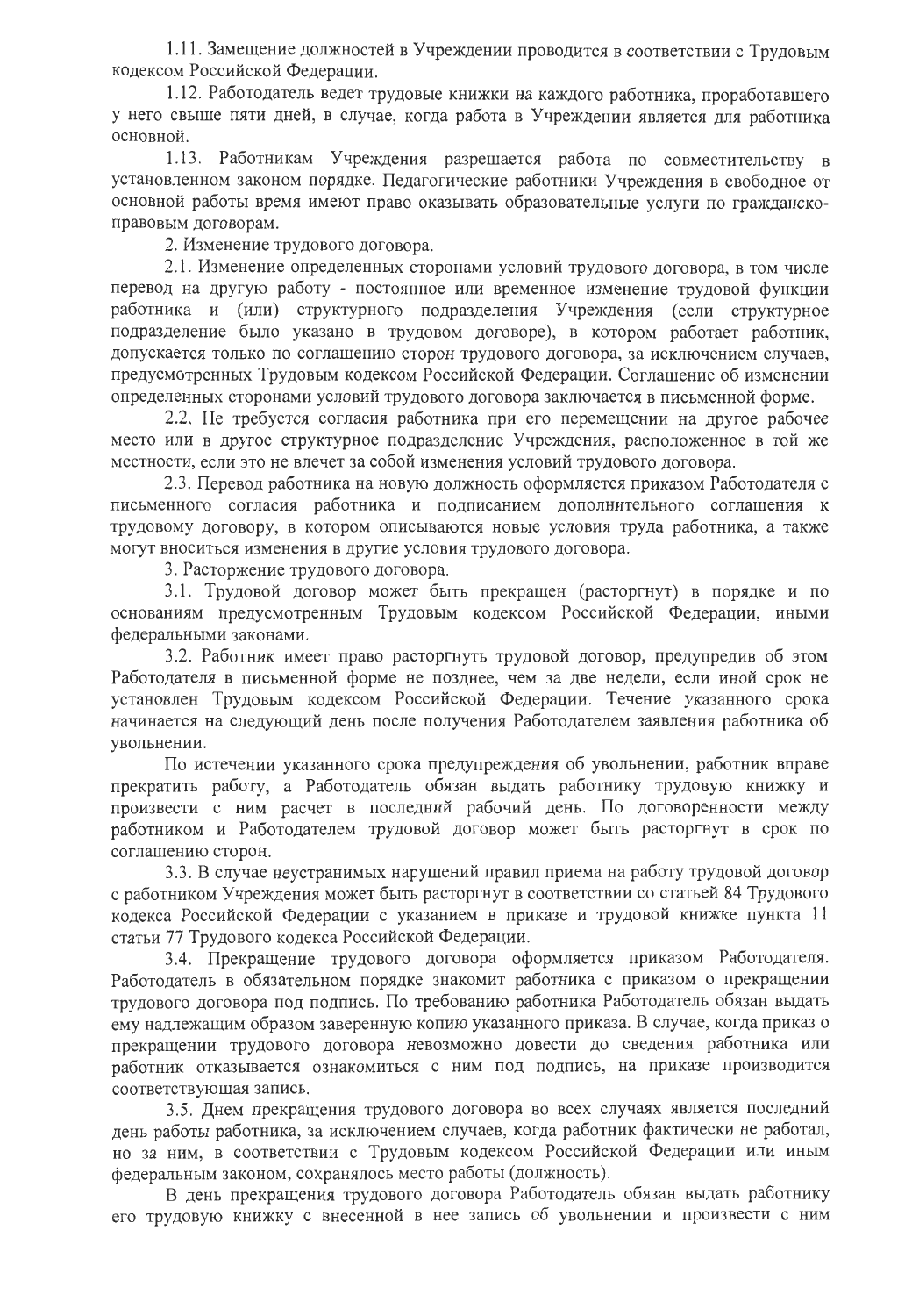окончательный расчет. По письменному заявлению работника Работодатель также обязан выдать ему заверенные надлежащим образом копии документов, связанных с работой.

# 3. ОСНОВНЫЕ ПРАВА И ОБЯЗАННОСТИ РАБОТНИКОВ УЧРЕЖДЕНИЯ

1. Каждый работник Учреждения имеет право на:

- заключение, изменение и расторжение трудового договора в порядке и на условиях, установленных трудовым законодательством;

- предоставление ему работы, обусловленной трудовым договором;

- рабочее место, соответствующее условиям, предусмотренным государственными стандартами организации и безопасности труда:

- своевременную и в полном объеме выплату заработной платы в соответствии со своей квалификацией, сложностью труда, количеством и качеством выполненной работы;

- отдых, обеспечиваемый установлением нормальной прололжительности рабочего времени, предоставлением еженедельных выходных дней, нерабочих праздничных дней, оплачиваемых ежегодных отпусков;

- полную достоверную информацию об условиях труда и требованиях охраны труда на рабочем месте;

- профессиональную подготовку, переподготовку и повышение квалификации в порядке, установленном Трудовым кодексом Российской Федерации, иными федеральными законами;

- объединение, включая право на создание профессиональных союзов и вступление в них для защиты своих трудовых прав, свобод и законных интересов;

- участие в управлении Учреждением в формах, предусмотренных Трудовым кодексом Российской Федерации, иными федеральными законами;

- ведение коллективных переговоров и заключение коллективных договоров и соглашений через своих представителей, а также на информацию о выполнении коллективного договора, соглашений (при их наличии);

- защиту своих трудовых прав, свобод и законных интересов всеми, не запрещенными законом способами;

- возмещение вреда, причиненного в связи с исполнением им трудовых обязанностей, и компенсацию морального вреда в порядке, установленном ТК РФ, иными федеральными законами;

предусмотренных - обязательное социальное страхование случаях,  $\mathbf{B}$ федеральными законами.

2. Все работники Учреждения обязаны:

- добросовестно исполнять свои трудовые обязанности, возложенные на него трудовым договором;

- соблюдать настоящие Правила, Устав и иные локальные нормативные акты Работолателя:

соблюдать трудовую дисциплину: вовремя приходить на работу, соблюдать установленную продолжительность рабочего времени, использовать все рабочее время для выполнения трудовых функций, своевременно исполнять приказы и распоряжения директора и уполномоченных им должностных лиц, выполнять запланированные мероприятия;

- выполнять установленные нормы труда;

- соблюдать требования по охране труда и обеспечению безопасности труда, гигиене труда и противопожарной охране, предусмотренные соответствующими правилами и инструкциями;

- своевременно ставить в известность директора или уполномоченных им должностных лиц о невозможности по уважительным причинам выполнять возложенные на него обязанности;

- бережно относиться к имуществу Работодателя и других работников;

эффективно и по назначению использовать оборудование кабинетов, технические средства обучения, электроэнергию и другие материальные ресурсы Работодателя. В случае порчи имущества и (или) оборудования Работодателя нести материальную ответственность, предусмотренную законодательством;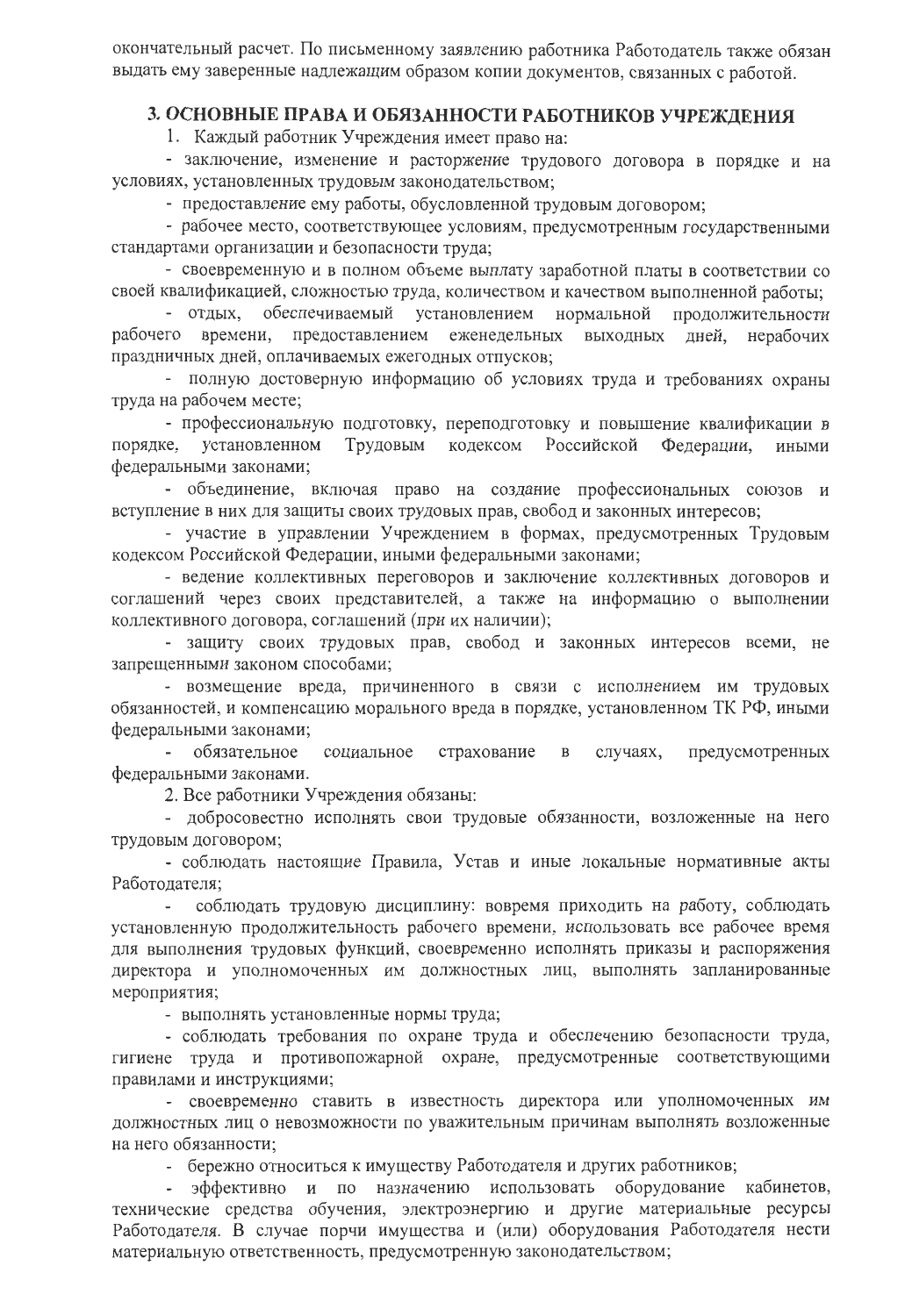- принимать меры к немедленному устранению причин и условий, нарушающих образовательную леятельность и нормальную работу Учреждения, ситуаций. представляющих угрозу жизни и здоровью людей, сохранности имущества Работодателя. Незамедлительно сообщить о фактах подобного рода нарушений директору либо непосредственному руководителю структурного подразделения Учреждения, в котором работает работник.

3. Педагогические работники Учреждения наряду с правами, предусмотренными пунктом 1 настоящих Правил, имеют право:

- на свободу преподавания, свободное выражение своего мнения, свободу от вмешательства в профессиональную деятельность;

- на свободу выбора и использования педагогически обоснованных форм, средств, методов обучения и воспитания;

- на творческую инициативу, разработку и применение авторских программ и методов обучения и воспитания в пределах реализуемой образовательной программы, отдельного учебного предмета;

- на выбор учебников, учебных пособий, материалов и иных средств обучения в соответствии с образовательной программой;

- на участие в разработке образовательных программ, в том числе учебных планов, методических материалов и иных компонентов образовательных программ;

- на бесплатное пользование информационными ресурсами Учреждения, а также установленном  $\mathbf{B}$ Учреждении порядке  $\mathbf K$ информационно- $\overline{B}$ лоступ телекоммуникационным сетям и базам данных, учебным и методическим материалам, материально-техническим средствам обеспечения образовательной деятельности, необходимым для качественного осуществления педагогической, научной или исследовательской деятельности в Учреждении;

- на участие в управлении Учреждением, в том числе в коллегиальных органах управления, в порядке, установленном Уставом Учреждения;

- на участие в обсуждении и решении вопросов уставной деятельности Учреждения, в том числе через органы управления и общественные организации;

- на объединение в общественные профессиональные организации в формах и в порядке, которые установлены законодательством Российской Федерации;

- на обращение в комиссию по урегулированию споров между участниками образовательных отношений;

- на защиту профессиональной чести и достоинства, на справедливое и объективное расследование нарушения норм профессиональной этики педагогических работников;

- на дополнительное профессиональное образование по профилю педагогической деятельности не реже чем один раз в три года;

обеспечение материально-техническое организационное своей - на профессиональной деятельности;

- обжаловать приказы и распоряжения Учреждения в порядке, установленном законодательством Российской Федерации;

социальные гарантии, предусмотренные - на иные трудовые права и законодательством Российской Федерации.

4. Педагогические работники Учреждения обязаны:

- осуществлять свою деятельность на высоком профессиональном уровне, обеспечивать в полном объеме реализацию преподаваемых учебных предметов в соответствии с утвержденной программой;

соблюдать правовые, нравственные и этические нормы, следовать требованиям профессиональной этики;

обучающихся участников уважать честь  $\,$   $\,$   $\,$   $\,$ достоинство  $\mathbf{H}$ других образовательных отношений;

- формировать у обучающихся профессиональные качества по избранным направлениям подготовки;

применять педагогически обоснованные и обеспечивающие высокое качество образования формы, методы обучения;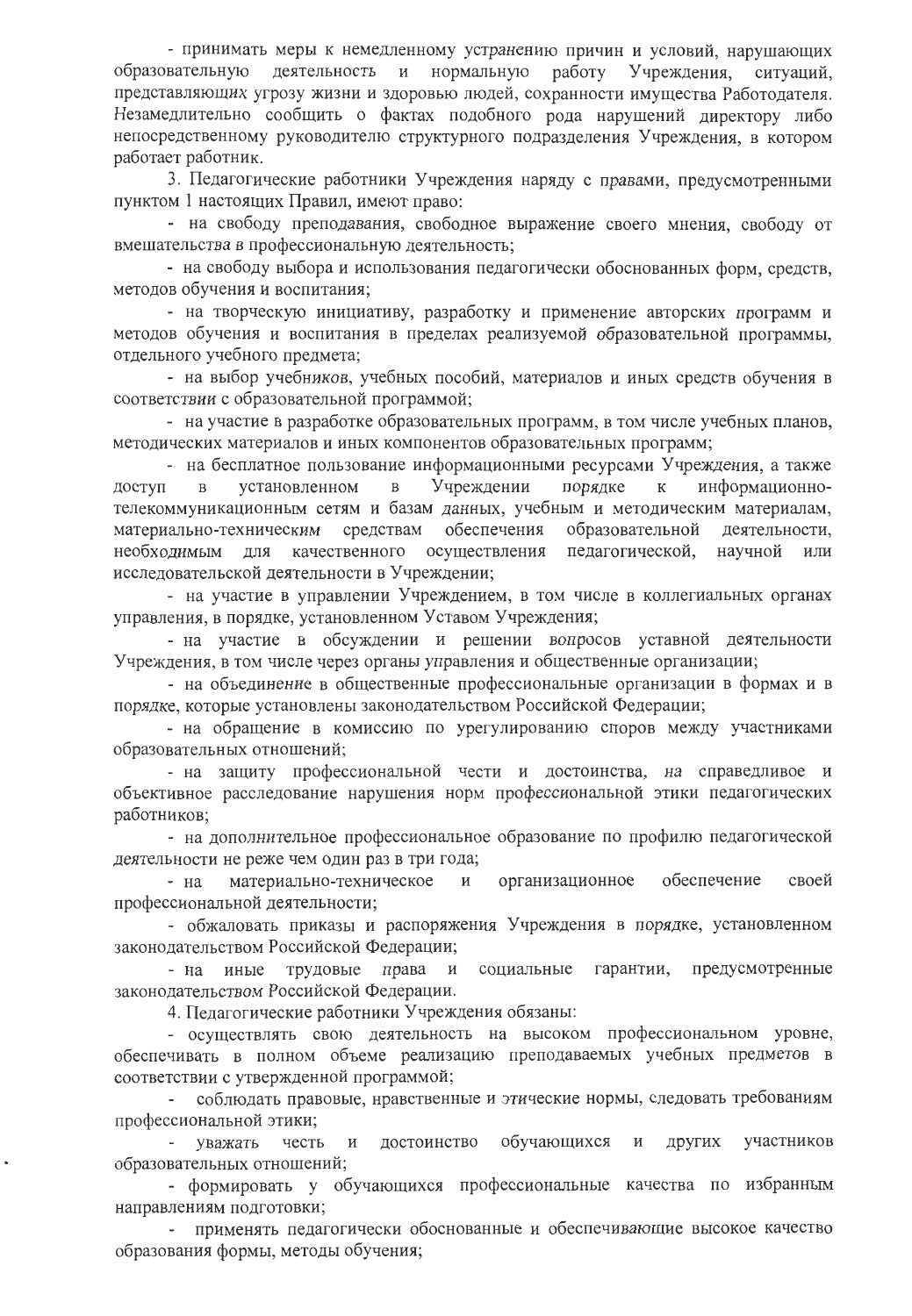- учитывать особенности психофизического развития обучающихся и состояние их здоровья, соблюдать специальные условия, необходимые для получения образования линами с ограниченными возможностями здоровья, взаимолействовать при необходимости с медицинскими организациями;

- систематически повышать свой профессиональный уровень;

- проходить в соответствии с трудовым законодательством предварительные при поступлении на работу и периодические медицинские осмотры, а также внеочередные медицинские осмотры по направлению Работодателя;

- проходить в установленном законодательством Российской Федерации порялке обучение и проверку знаний в области охраны труда;

- соблюдать Устав Учреждения, правила внутреннего трудового распорядка, должностные инструкции и иные локальные нормативные акты Учреждения.

5. Педагогический работник Учреждения, в том числе в качестве индивидуального предпринимателя, не вправе оказывать платные образовательные услуги лицам, поступающим на обучение в Учреждение, а также обучающимся Учреждения, если это приводит к конфликту интересов педагогического работника.

Педагогическим работникам 6. Учреждения запрешается использовать образовательную деятельность для политической агитации, принуждения обучающихся к принятию политических, религиозных или иных убеждений либо отказу от них, для разжигания социальной, расовой, национальной или религиозной розни, для агитации, пропагандирующей исключительность, превосходство либо неполноценность граждан по признаку социальной, расовой, национальной, религиозной или языковой принадлежности, их отношения к религии, а также для побуждения обучающихся к действиям, противоречащим Конституции Российской Федерации.

7. Педагогические работники Учреждения несут ответственность за неисполнение или ненадлежащее исполнение возложенных на них обязанностей в порядке и в случаях, которые установлены федеральными законами.

### 4. ОСНОВНЫЕ ПРАВА И ОБЯЗАННОСТИ РАБОТОДАТЕЛЯ

1. Работодатель имеет право:

- заключать, изменять и расторгать трудовые договоры с работниками в порядке и на условиях, которые установлены Трудовым кодексом Российской Федерации, иными федеральными законами;

- вести коллективные переговоры и заключать коллективные договоры;

- поощрять работников за добросовестный эффективный труд;

- требовать от работников исполнения ими трудовых обязанностей и бережного отношения к имуществу Учреждения и других работников, соблюдения настоящих Правил;

- привлекать работников к дисциплинарной и материальной ответственности в порядке, установленном Трудовым кодексом Российской Федерации, иными федеральными законами, настоящими Правилами;

- принимать локальные нормативные акты;

- создавать объединения работодателей в целях представительства и защиты своих интересов и вступать в них.

2. Работодатель обязан:

- соблюдать трудовое законодательство и иные нормативные правовые акты, содержащие нормы трудового права, локальные нормативные акты, условия коллективного договора (при его наличии), соглашений и трудовых договоров;

- предоставлять работникам работу, обусловленную трудовым договором;

- обеспечивать безопасность и условия труда, соответствующие государственным нормативным требованиям охраны труда;

оборудованием, инструментами, технической - обеспечивать работников документацией и иными средствами, необходимыми для исполнения ими трудовых обязанностей;

- обеспечивать работникам равную оплату за труд равной ценности;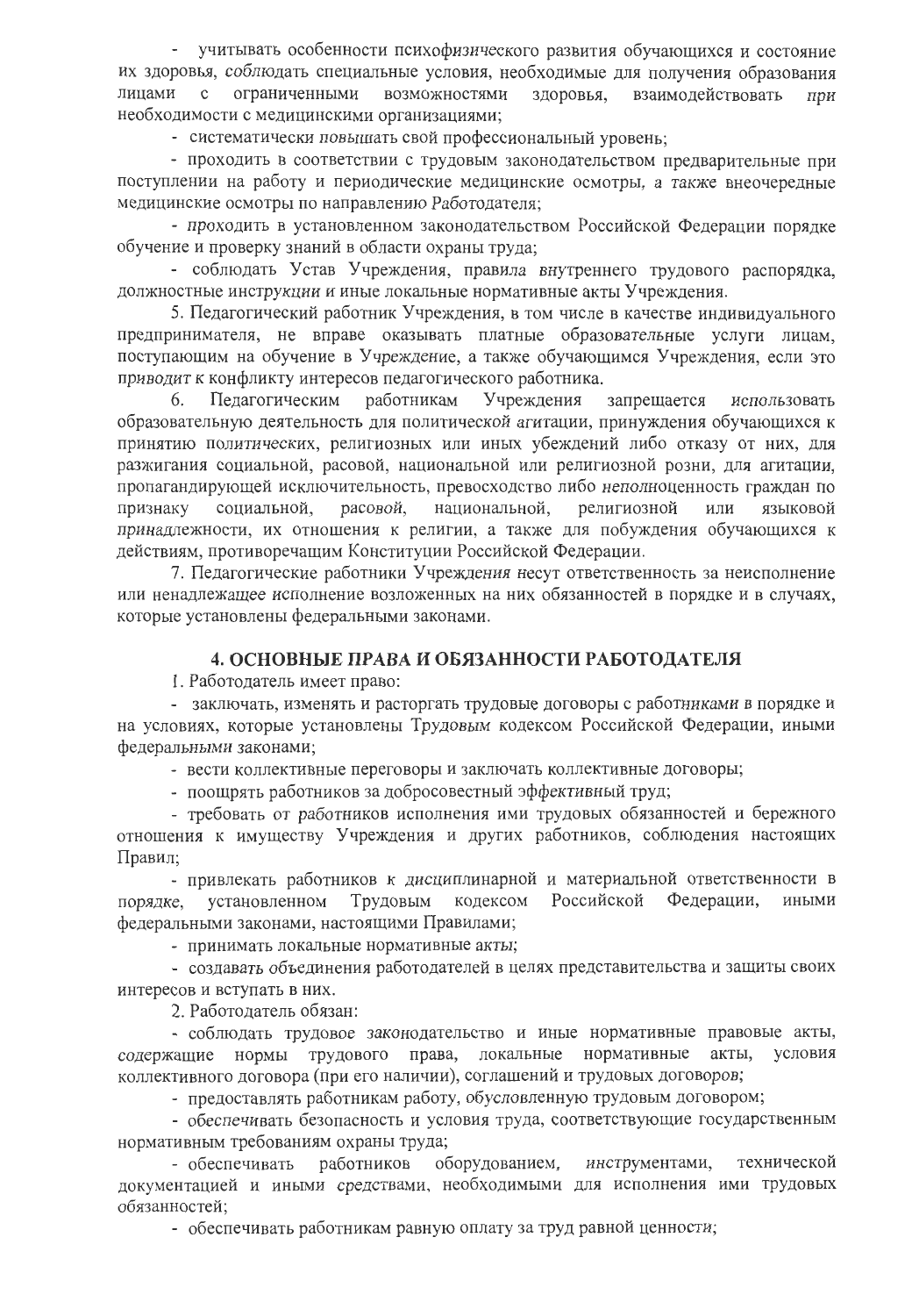- выплачивать в полном размере причитающуюся работникам заработную плату в сроки, установленные в соответствии с Трудовым кодексом Российской Федерации. настоящими Правилами, трудовыми договорами;

- вести коллективные переговоры, а также заключать коллективный договор в порядке, установленном Трудовым кодексом Российской Федерации;

- предоставлять представителям работников полную и достоверную информацию, необходимую для заключения коллективного договора, соглашения и контроля за их выполнением:

- знакомить работников под подпись с принимаемыми локальными нормативными актами, непосредственно связанными с их трудовой деятельностью;

- своевременно выполнять предписания государственных надзорных  $\overline{\mathbf{H}}$ контрольных органов по вопросам исполнения трудового законодательства, уплачивать штрафы, наложенные за нарушения трудового законодательства и иных нормативных правовых актов, содержащих нормы трудового права;

- рассматривать представления избранных работниками представителей о выявленных нарушениях трудового законодательства и иных актов, содержащих нормы трудового права, принимать меры по устранению выявленных нарушений и сообщать о принятых мерах указанным представителям;

- создавать условия, обеспечивающие участие работников в управлении Учреждением;

- обеспечивать бытовые нужды работников, связанные с исполнением ими должностных обязанностей;

- осуществлять обязательное социальное страхование работников в порядке, установленном федеральными законами;

- возмещать вред, причиненный работникам в связи с исполнением ими должностных обязанностей, а также компенсировать моральный вред в порядке и на условиях, установленных Трудовым кодексом Российской Федерации, федеральными законами и иными нормативными правовыми актами;

- обслуживать карточные счета, перечислять заработную плату на карточные счета по заявлениям работников Учреждения;

- обеспечивать визитными карточками для налаживания и поддержания контактов с другими организациями и предприятиями;

иные обязанности, предусмотренные Трудовым - исполнять кодексом Российской Федерации, федеральными законами и иными нормативными правовыми актами, содержащими нормы трудового права, и трудовыми договорами.

3. Наряду с обязанностями, предусмотренными пунктом 2 настоящих Правил, Учреждение как образовательная организация в части обеспечения образовательного процесса и выполнения иных возложенных на нее функций обязана:

- своевременно сообщать преподавателям расписание их учебных занятий;

- создавать условия для улучшения качества подготовки;

- организовать изучение и внедрение передовых методов обучения;

- обеспечивать учебный процесс необходимой учебно-методической, специальной и нормативной литературой, справочными материалами и пособиями;

обеспечить разработку и утверждение образовательных программ;

своевременно внедрять предложения рассматривать  $\, {\rm N}$ сотрудников, направленные на улучшение работы Учреждения, поддерживать и поощрять лучших из них;

обеспечивать строгое соблюдение трудовой и учебной дисциплины, постоянно осуществляя организаторскую и экономическую работу, направленную на ее укрепление, устранение потерь рабочего и учебного времени;

- соблюдать законы и иные нормативные правовые акты по вопросам труда и образования, устав Учреждения, настоящие Правила, иные локальные нормативные акты Учреждения, трудовые договоры;

- организовать медицинское обслуживание работников Учреждения;

профилактике производственного травматизма, - принимать меры  $\Pi$ O профессиональных и других заболеваний работников и слушателей Учреждения;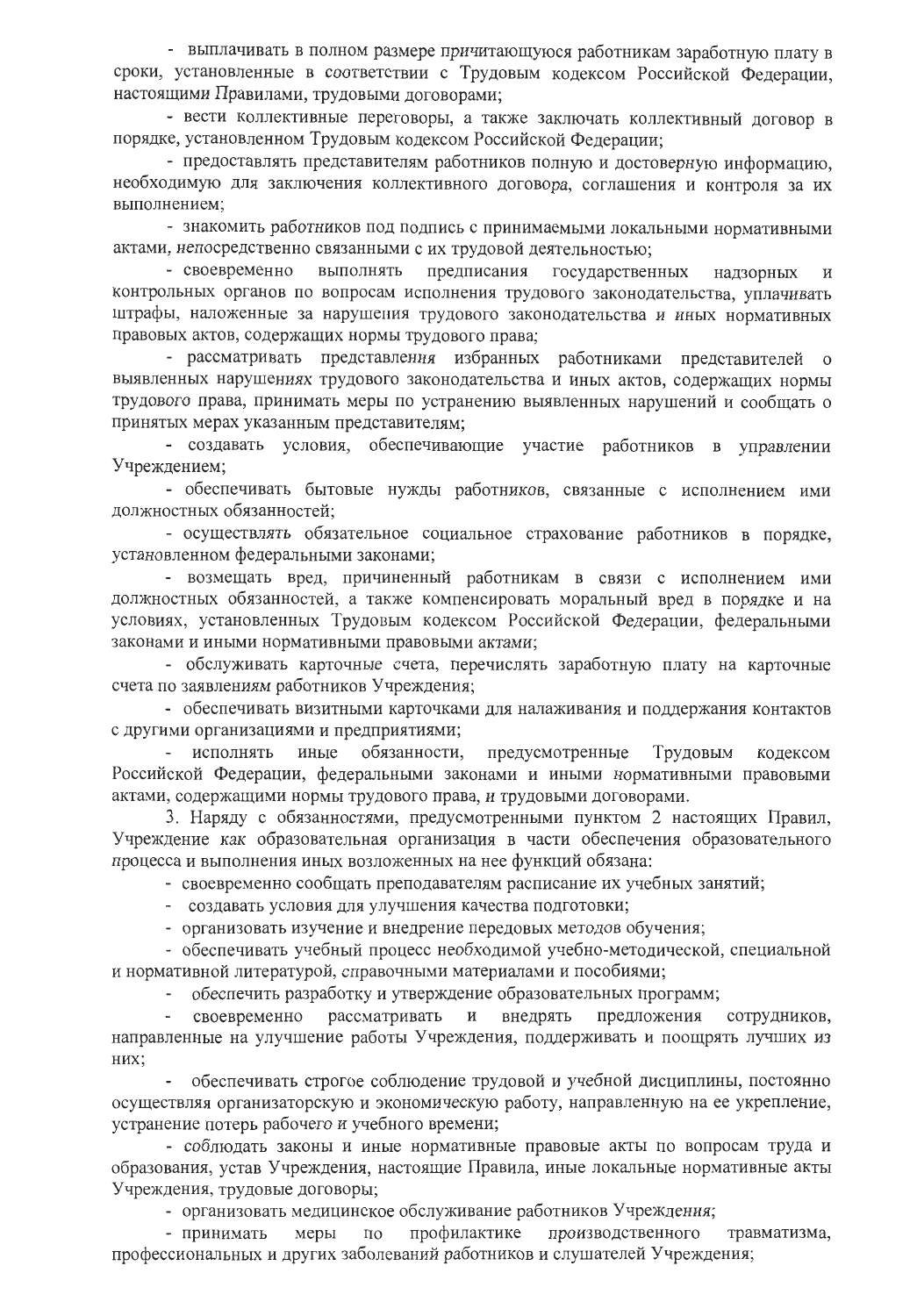- проводить обучение и постоянно контролировать знание и соблюдение работниками, слушателями требований инструкций по технике безопасности, производственной санитарии и гигиене труда, противопожарной безопасности;

обеспечивать исправное содержание помещений, систем отопления, освещения, вентиляции, создавать нормальные условия для хранения верхней одежды работников и слушателей;

- обеспечивать своевременное предоставление отпусков всем работникам Учреждения;

- внимательно относиться к нуждам и запросам работников Учреждения;

- обеспечивать улучшение культурно-бытовых условий, в том числе осуществлять ремонт и содержание в надлежащем состоянии помещений Учреждения.

4. Права и обязанности Учреждения, структурных подразделений Учреждения, организаций, направивших граждан на обучение, и лиц, обучающихся в Учреждении, устанавливаются соответствующими договорами.

### 5. РАБОЧЕЕ ВРЕМЯ И ВРЕМЯ ОТДЫХА

1. Рабочее время - время, в течение которого работник Учреждения в соответствии с настоящими Правилами и условиями трудового договора должен исполнять трудовые обязанности.

2. Нормальная продолжительность рабочего времени не может превышать 40 часов в неделю. Средняя продолжительность рабочего дня составляет 8 часов.

рабочее 3. B время педагогических работников включается учебная (преподавательская), индивидуальная работа с обучающимися, а также другая педагогическая работа, предусмотренная трудовыми (должностными) обязанностями. Конкретные трудовые (должностные) обязанности педагогических работников определяются трудовыми договорами и должностными инструкциями.

4. Режим выполнения преподавательской работы регулируется расписанием учебных занятий. Объем преподавательской работы каждого преподавателя определяется Работодателем в зависимости от квалификации работника.

5. Соблюдение преподавателями обязанностей по проведению учебных занятий в соответствии с утвержденным расписанием контролируют заместитель директора по учебной работе.

6. Все вопросы, связанные с заменой преподавателя, заменой вида учебного занятия или учебной дисциплины находятся в ведении заместителя директора по учебной работе.

7. Время начала и окончания работы устанавливается для педагогических работников согласно расписанию учебных занятий; для остальных работников - с понедельника по пятницу с 9.00 до 18.00.

Продолжительность рабочего дня, непосредственно предшествующих 8. нерабочему праздничному дню, уменьшается на один час.

9. С учетом специфики работы отдельных категорий работников и структурных подразделений Учреждения может устанавливаться время начала и окончания работы, отличное от установленного в пункте 8 настоящих Правил, в пределах нормальной продолжительности рабочего времени, установленного трудовым законодательством.

10. В помещении Учреждения в общедоступном месте должны быть установлены часы. При неявке на работу преподавателя заместитель директора по учебной работе обязан немедленно принять меры к замене.

11. Привлечение работника к сверхурочной работе без его согласия допускается в следующих случаях:

- при производстве работ, необходимых для предотвращения катастрофы, производственной аварии либо устранения последствий катастрофы, производственной аварии или стихийного бедствия;

при производстве общественно необходимых работ по устранению непредвиденных обстоятельств, нарушающих нормальное функционирование централизованных систем горячего водоснабжения, холодного водоснабжения и (или) водоотведения, систем газоснабжения, теплоснабжения, освещения, транспорта, связи;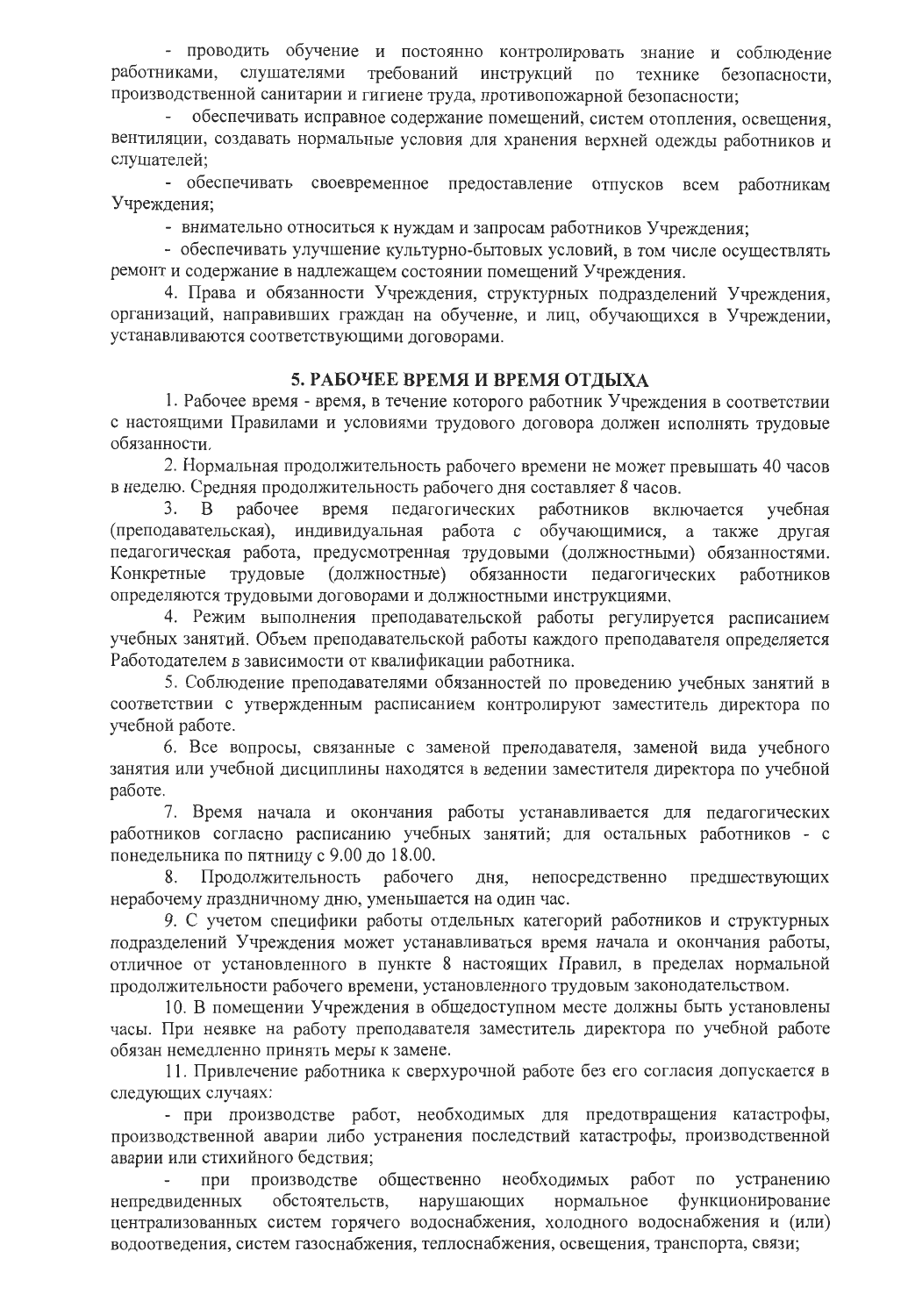- при производстве работ, необходимость которых обусловлена введением чрезвычайного или военного положения, а также неотложных работ в условиях чрезвычайных обстоятельств, то есть в случае бедствия или угрозы бедствия (пожары, наводнения, голод, землетрясения, эпидемии или эпизоотии) и в иных случаях, ставящих под угрозу жизнь или нормальные жизненные условия всего населения или его части.

В других случаях привлечение к сверхурочной работе допускается с письменного согласия работника.

Продолжительность сверхурочной работы не должна превышать для каждого работника 4 часов в течение двух дней подряд и 120 часов в год.

Работодатель обязан обеспечить точный учет продолжительности сверхурочной работы каждого работника.

12. Время отдыха - время, в течение которого работник Учреждения свободен от исполнения трудовых обязанностей и которое он может использовать по своему усмотрению.

13. Работникам Учреждения предоставляются **BCC** предусмотренные законодательством о труде и образовании виды времени отдыха (главы 17, 18 ТК РФ): перерывы в течение рабочего дня, смены (обеды), ежедневный (междусменный) отдых, выходные дни (еженедельный непрерывный отдых), нерабочие праздничные дни, отпуска.

14. В течение рабочего дня работнику устанавливается перерыв для отдыха и питания 1 (один) час в период с 12.00 до 15.00, который в рабочее время не включается. Конкретное время перерыва устанавливается по согласованию с непосредственным руководителем.

15. С учетом специфики работы отдельных категорий работников Учреждения и структурных подразделений обеденный перерыв может устанавливаться в иное время.

16. Работа в выходные и нерабочие праздничные дни, как правило, запрещается.

Привлечение работников к работе в выходные и нерабочие праздничные дни производится с их письменного согласия в случаях и порядке, предусмотренных трудовым законодательством (статья 113 ТК РФ).

17. Работникам Учреждения предоставляются ежегодные отпуска с сохранением места работы (должности) и среднего заработка продолжительностью 28 календарных дней.

18. Оплачиваемый отпуск должен предоставляться работнику ежегодно.

19. Право на использование отпуска за первый год работы возникает у работника по истечении шести месяцев его непрерывной работы у данного Работодателя. По соглашению сторон оплачиваемый отпуск работнику может быть предоставлен и до истечения шести месяцев.

Отпуск за второй и последующие годы работы может предоставляться в любое время рабочего года в соответствии с очередностью предоставления ежегодных оплачиваемых отпусков, установленной графиком отпусков.

20. Очередность предоставления оплачиваемых отпусков определяется ежегодно графиком отпусков, утвержденных Директором Учреждения с учетом мнения преподавателей и сотрудников не позднее, чем за две недели до наступления нового календарного года.

21. График отпусков обязателен как для Работодателя, так и для работника Учреждения.

22. О времени начала отпуска работник извещается под подпись не позднее чем за две недели до его начала.

23. При желании работника использовать ежегодный оплачиваемый отпуск в отличный от предусмотренного в графике отпусков период работник обязан предупредить Работодателя об этом в письменном виде не позднее, чем за две недели до предполагаемого отпуска. Изменение сроков предоставления отпуска в этом случае производится по соглашению сторон.

24. Время ухода за больным ребенком, больным членом семьи является основанием для продления ежегодного оплачиваемого отпуска работника.

25. По семейным обстоятельствам и другим уважительным причинам работнику по его письменному заявлению может быть предоставлен отпуск без сохранения заработной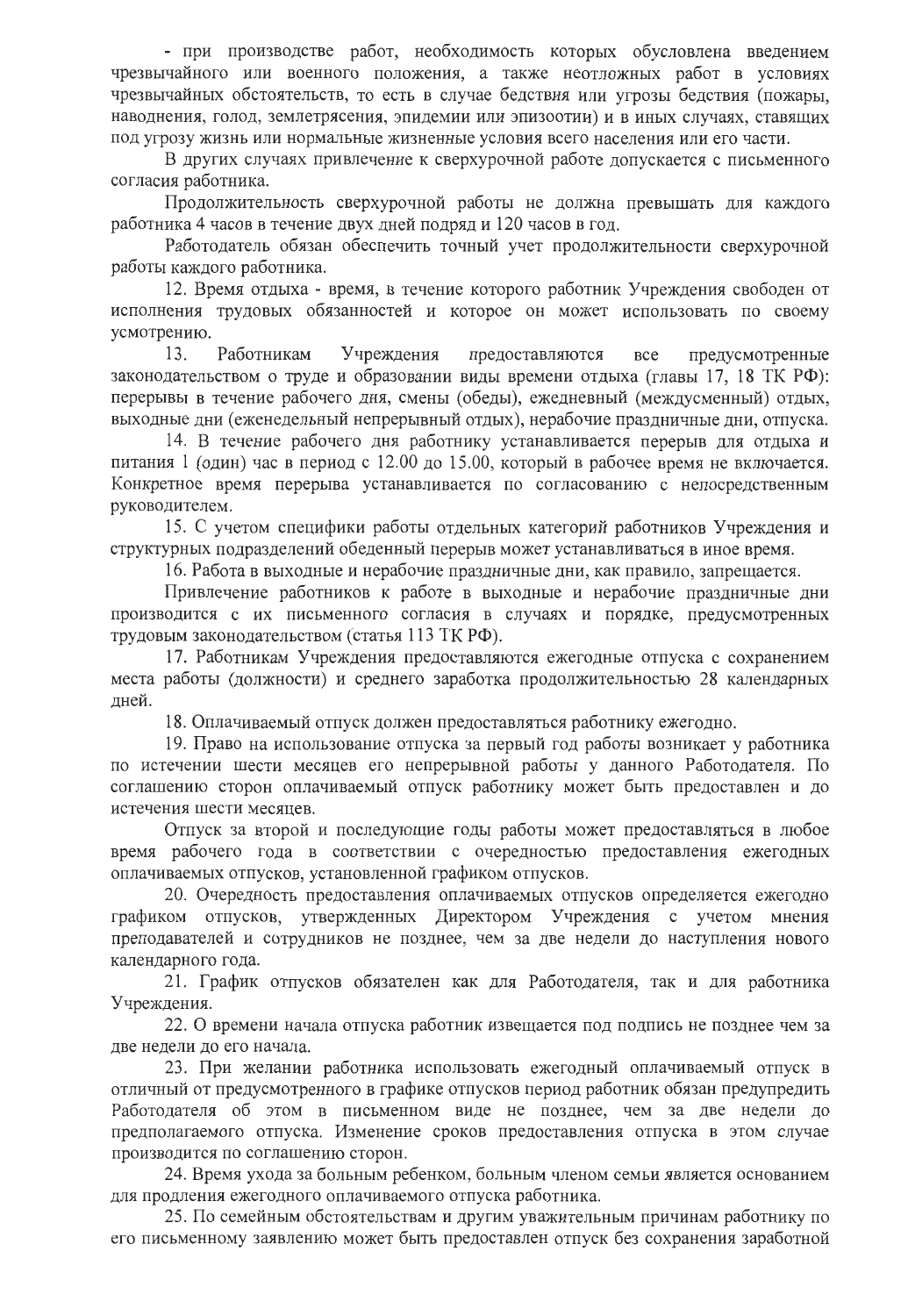платы, продолжительность которого определяется по соглашению между работником и Работолателем.

26. По соглашению между работником и Работодателем ежегодный оплачиваемый отпуск может быть разделен на части. При этом продолжительность хотя бы одной из частей отпуска должна быть не менее 14 календарных дней.

27. Отзыв работника из отпуска допускается только с его согласия. Неиспользованная в связи с этим часть отпуска предоставляется по выбору работника в удобное для него время в течение текущего рабочего года или присоединена к отпуску за следующий рабочий год.

#### 6. ПООЩРЕНИЯ ЗА ТРУД

1. К работникам Учреждения, добросовестно исполняющим трудовые обязанности, применяются следующие виды поощрений:

- объявление благодарности;

- награждение благодарственным письмом или почетной грамотой;
- награждение ценным подарком;
- единовременная выплата денежной премии.

2. Сведения о поощрениях, относящихся в соответствии с нормативными правовыми актами к категории наград, оформляются приказом Работодателя и вносятся в трудовую книжку работника (статья 66 ТК РФ). Поощрительные премии и премии, обусловленные системой оплаты труда, в трудовой книжке не отражаются.

3. Примененные к работнику Учреждения меры поощрения учитываются при предоставлении данному работнику других предусмотренных законом льгот и гарантий без ограничения срока давности.

#### 7. ОТВЕТСТВЕННОСТЬ ЗА НАРУШЕНИЕ ТРУДОВОЙ ДИСЦИПЛИНЫ

1. За совершение дисциплинарного проступка, то есть неисполнение или ненадлежащее исполнение по вине работника возложенных на него трудовых обязанностей Работодатель имеет право применять следующие дисциплинарные взыскания:

- замечание;

- выговор;

- увольнение по соответствующим основаниям.

2. Дисциплинарные взыскания к работникам применяются директором и объявляются приказом Работодателя.

3. До применения взыскания от нарушителя трудовой дисциплины должно быть затребовано объяснение в письменной форме. Отказ работника дать объяснение не препятствует применению взыскания. По истечении двух дней Работодателем составляется соответствующий письменный акт об отказе от дачи объяснений.

4. Дисциплинарное взыскание применяется не позднее одного месяца со дня обнаружения проступка, не считая времени болезни, пребывания работника в отпуске.

Дисциплинарное взыскание не может быть применено позднее шести месяцев со дня совершения проступка, а по результатам ревизии, проверки финансово-хозяйственной деятельности или аудиторской проверки - позднее двух лет со дня его совершения. В указанные сроки не включается время производства по уголовному делу.

5. Днем обнаружения проступка считается день, когда о его совершении стало известно любому, в том числе непосредственному руководителю, которому данный работник подчинен по работе.

6. За каждый проступок может быть наложено только одно дисциплинарное взыскание.

7. Приказ о применении дисциплинарного взыскания объявляется работнику, подвергнутому взысканию, под подпись в течение трех рабочих дней со дня его издания. Отказ работника подписать указанный приказ оформляется актом.

8. Если в течение года со дня применения дисциплинарного взыскания работник не будет подвергнут новому дисциплинарному взысканию, то он считается не имеющим дисциплинарного взыскания.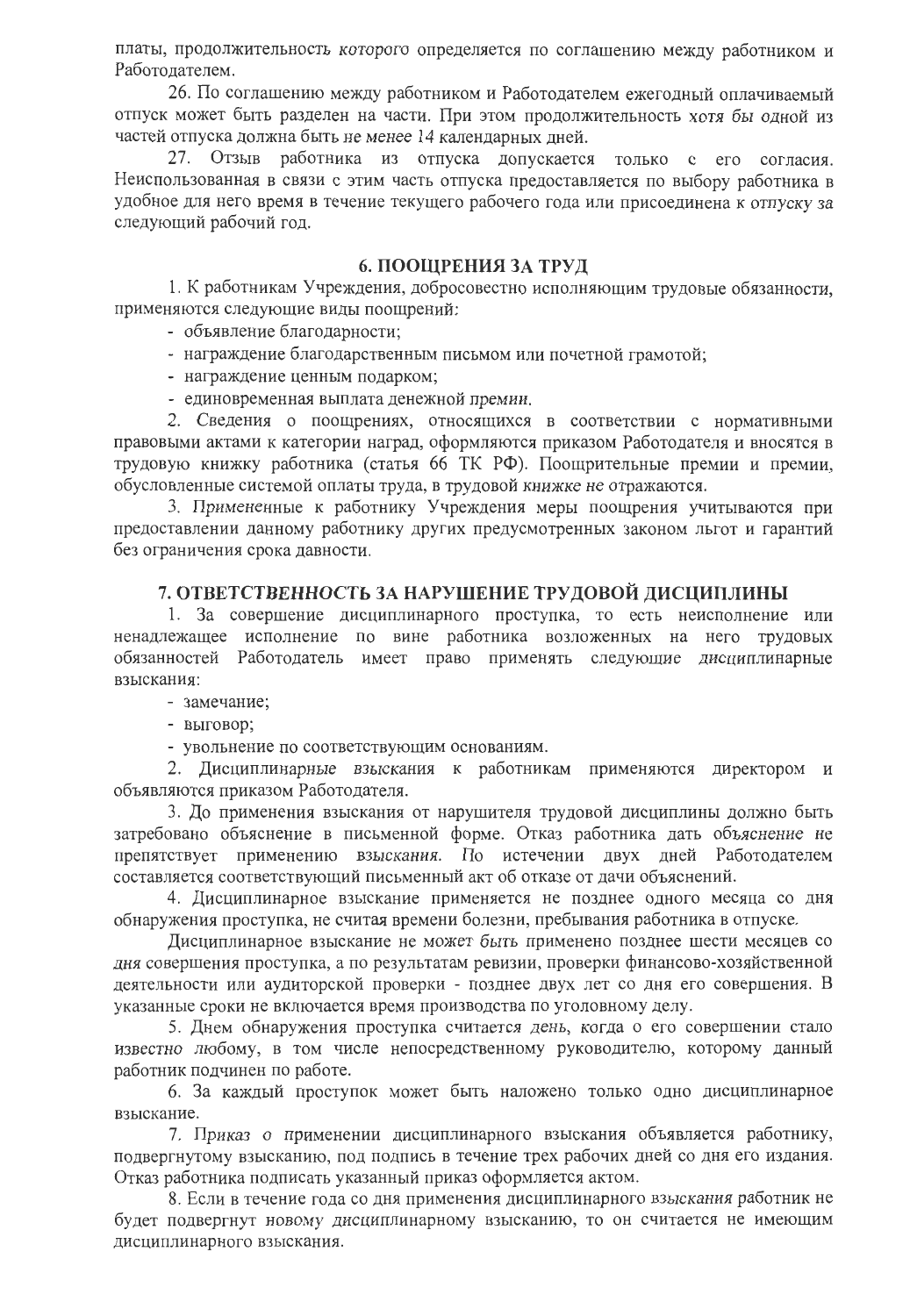В течение срока действия дисциплинарного взыскания меры поощрения, указанные в настоящих Правилах к работнику не применяются.

9. Директор до истечения года со дня применения дисциплинарного взыскания имеет право снять его с работника по собственной инициативе или ходатайству его непосредственного руководителя.

10. Директор Учреждения в недельный срок рассматривает заявления о нарушении должностными лицами Учреждения трудового законодательства, настоящих Правил, иных локальных актов о труде и информирует работников о результатах рассмотрения и принятых мерах.

11. Работникам Учреждения - нарушителям трудовой дисциплины, включая совершивших профессиональные нарушения и нарушения устава работников, Учреждения, по представлению руководителя структурного подразделения может быть снижена вплоть до лишения установленная надбавка/ премия за качество труда в соответствии с Положением об оплате труда в Учреждении.

#### 8. ПОРЯДОК В ПОМЕЩЕНИЯХ УЧРЕЖДЕНИЯ

1. Ответственность за благоустройство в учебных помещениях (наличие мебели, учебного оборудования, поддержание нормальной температуры, освещения и пр.) несут начальник административно-хозяйственного отдела и администраторы Учреждения.

За исправность технических средств обучения в аудиториях отвечает системный администратор Учреждения.

2. В учебных помещениях Учреждения запрещается:

- нахождение в верхней одежде и головных уборах;

- громкие разговоры, шум;

- курение;

- распитие спиртных напитков, употребление наркотических средств или психотропных и токсических веществ;

- употребление нецензурной лексики и иное антиобщественное поведение.

Начальник административно-хозяйственного отдела обязан обеспечить  $3.$ сохранность оборудования, инвентаря и другого имущества, а также поддержание необходимого порядка в учебных и бытовых помещениях.

Охрана здания, имущества и ответственность за их противопожарное и санитарное состояние возлагается приказом директора на лиц из числа административнохозяйственного персонала.

В праздничные и выходные дни, а также в чрезвычайных ситуациях в помещениях Учреждения, может быть установлен особый режим работы и использования имущества, а также введены дежурства ответственных работников.

4. Ключи от аудиторий, кабинетов и помещений здания находятся у администратора и выдаются по требованию под подпись.

5. В целях обеспечения безопасности в помещениях Учреждения и прилегающей территории используется система видеонаблюдения.

#### 9. ИСПОЛЬЗОВАНИЕ ТЕЛЕФОНОВ В РАБОЧЕЕ ВРЕМЯ

1. Работникам Учреждения для использования в производственных целях могут выдаваться мобильные телефоны.

2. Счета за услуги связи по мобильным телефонам при использовании телефонов в производственных целях работником оплачиваются Работодателем.

3. В случае утери мобильного телефона работник сам обеспечивает себя средством связи

# 10. ИСПОЛЬЗОВАНИЕ ТРАНСПОРТА ДЛЯ СЛУЖЕБНЫХ ПОЕЗДОК

В случае необходимости в использовании автотранспорта для служебных целей следует сообщить администратору о необходимости машины с указанием цели поездки, маршрута и времени не позднее чем за два часа до выезда.

Администратор сообщает о запросе руководству.